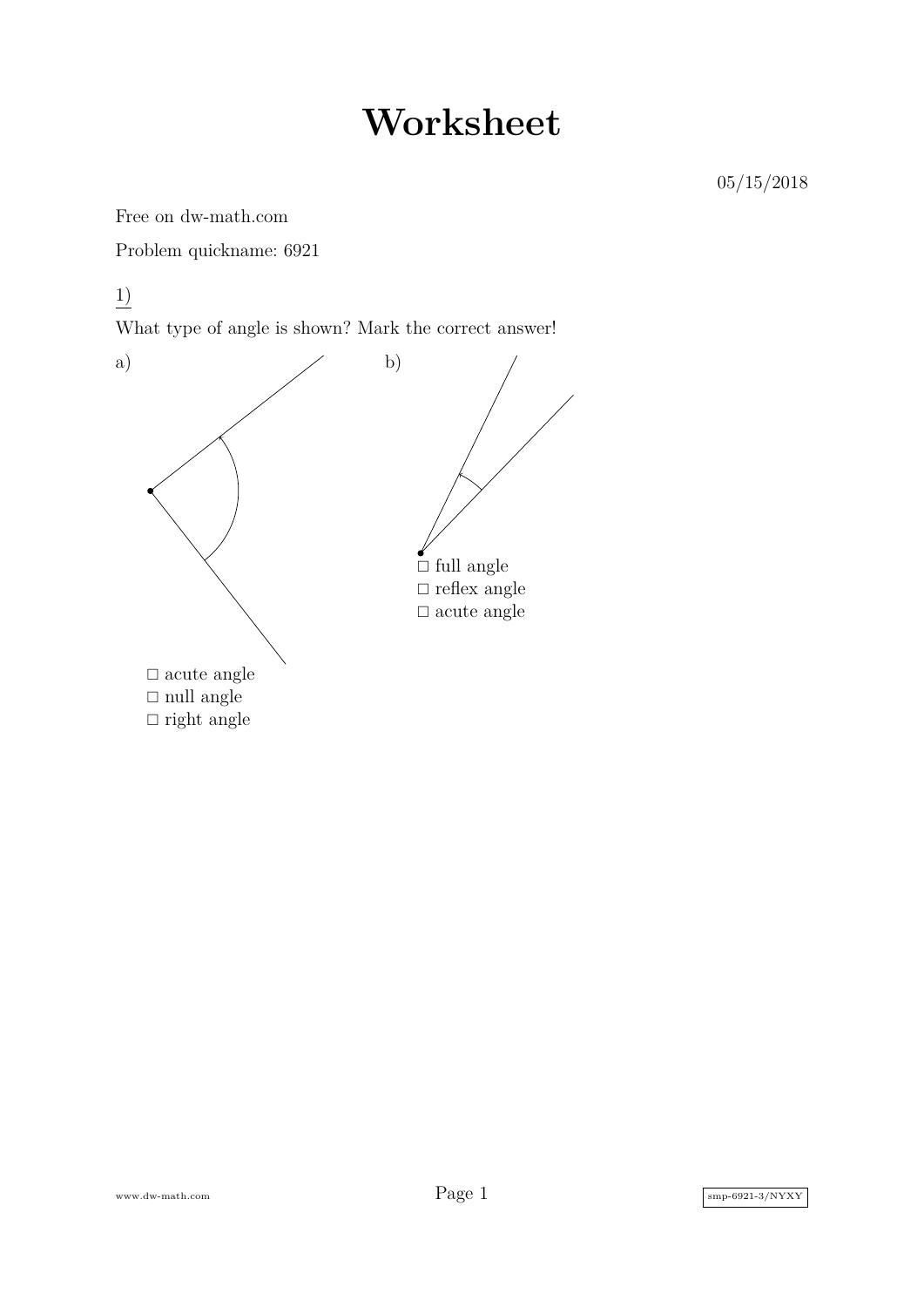

 $\square$ <br/>acute angle  $\Box$  reflex angle  $\Box$  right angle

www.dw-math.com  $Page\ 2$  smp-6921-3/NYXY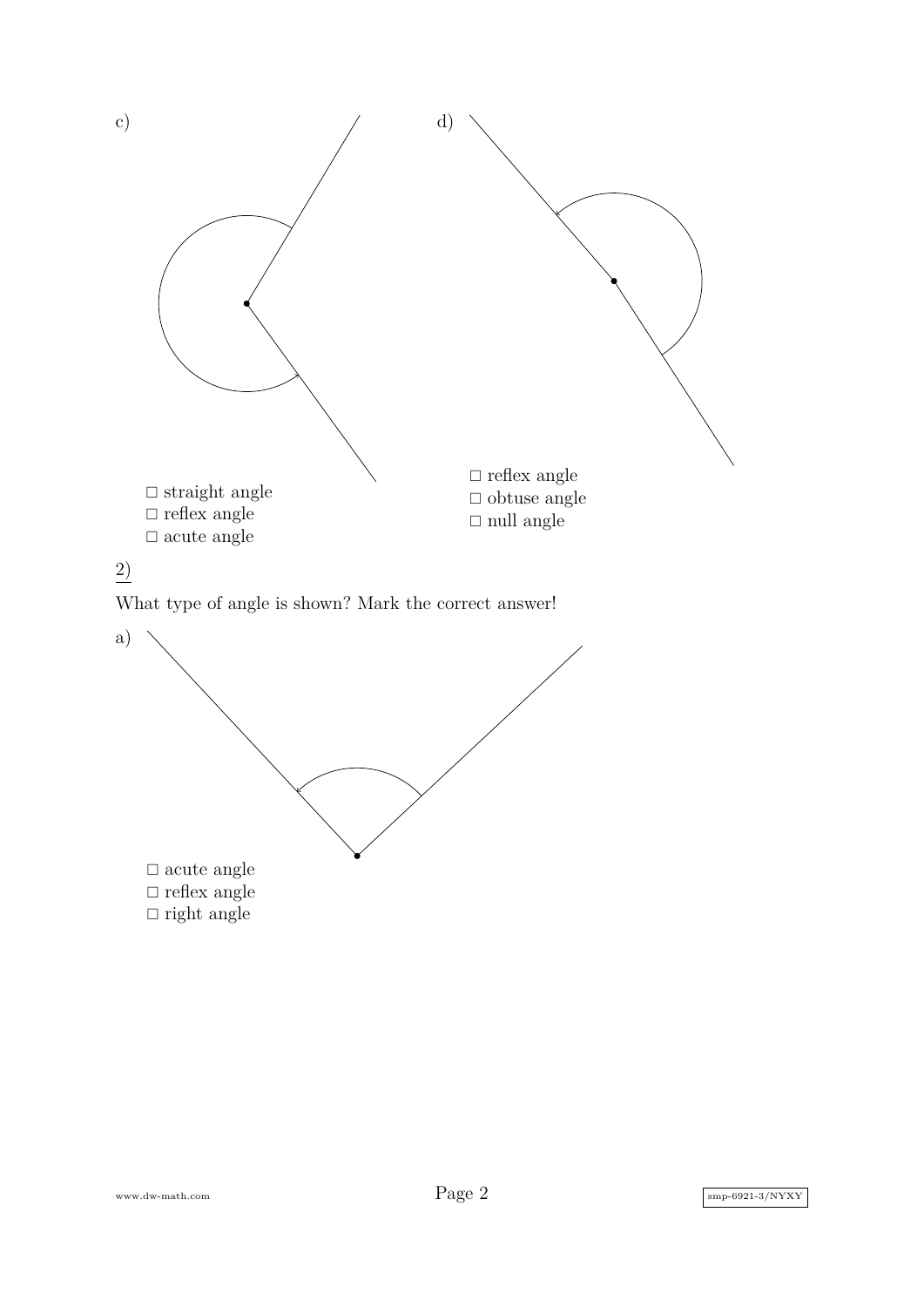



What type of angle is shown? Mark the correct answer!



www.dw-math.com  $Page\ 3$  smp-6921-3/NYXY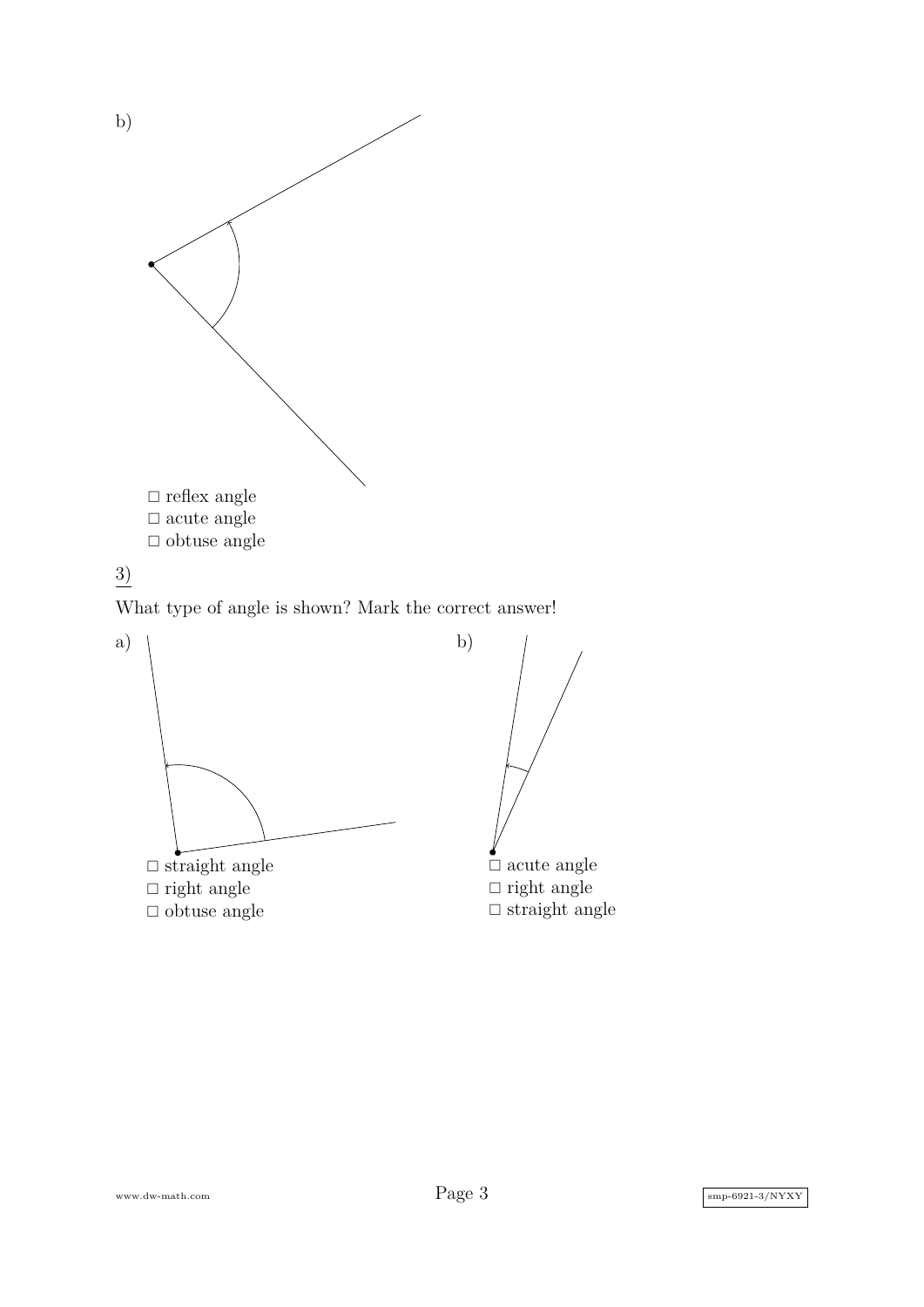

www.dw-math.com  $Page\ 4$  smp-6921-3/NYXY